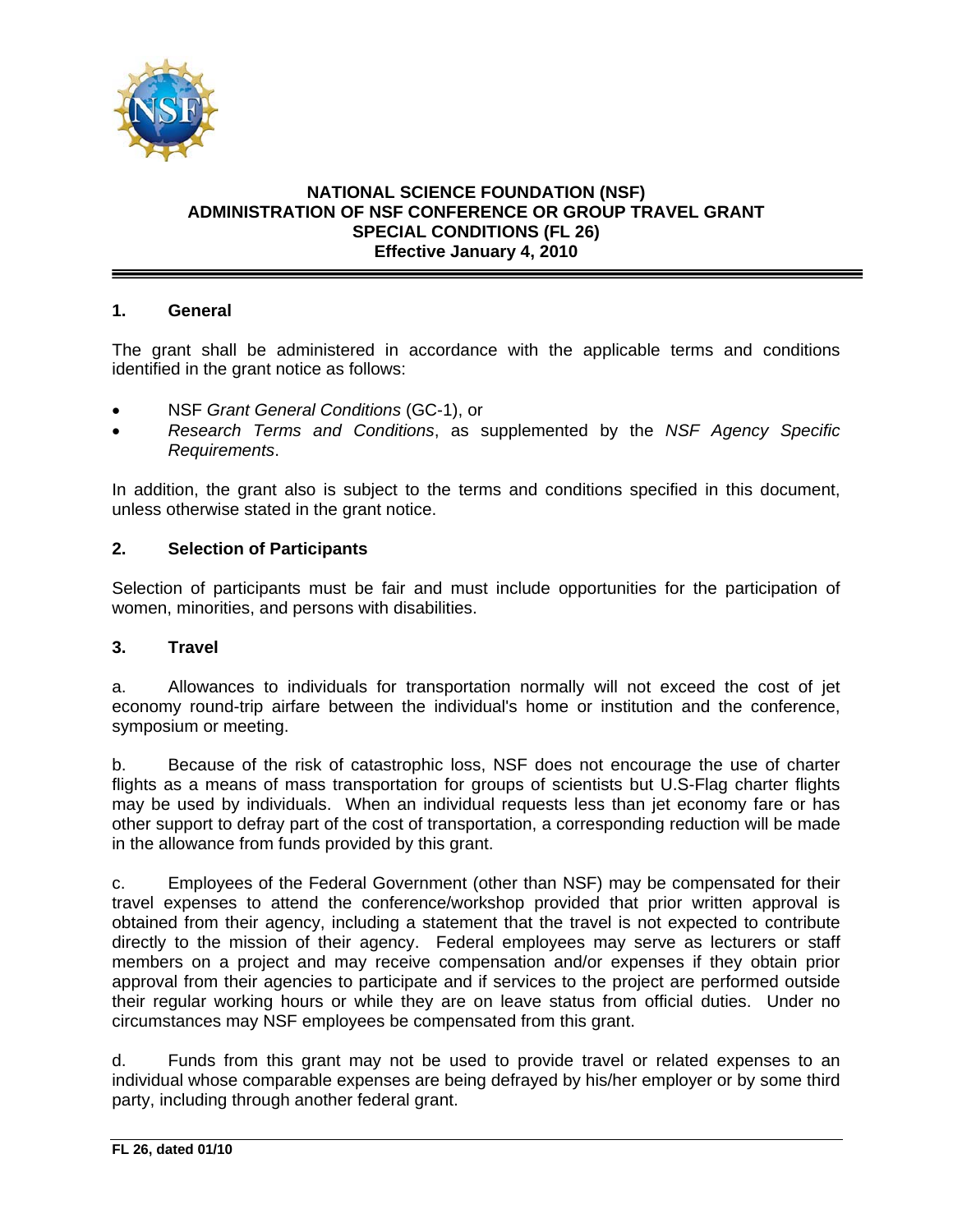e. Funds provided by this grant may not be used for travel or per diem expenses of dependents.

f. Further NSF approval of separate trips by persons to attend the conference is not required.

g. Any air transportation to, from, between, or within a country other than the U.S. of persons or property, the expense of which will be assisted by NSF funding, must be performed in accordance with Article 10, "*Travel*" of the GC-1, or Article 13, "*Travel*" of the *NSF Agency Specific Requirements to the Research Terms and Conditions.* 

h. NSF assumes no responsibility for securing passports or visas required by any person because of his/her participation in an NSF-supported project.

i. Costs of entertainment, amusement, diversion and social activities and any costs directly associated with such activities (such as tickets to shows or sports events, and related meals, lodging, rentals, transportation and gratuities) are unallowable. Expenses of awardee employees who are not on travel status, serving as hosts, or otherwise participating at meals that are primarily social occasions involving speakers or consultants are not allowable, even if the costs of the speaker or consultant are allowable.

The awardee also must consult the NSF *Award & Administration Guide* Chapter V.C.5, "*Meetings and Conferences*" which provides additional coverage on allowability of costs associated with meetings and conferences.

## **4. Reporting Requirements**

The awardee will ensure that the Principal Investigator (PI) under a group award accepts responsibility for reporting on the group's participation in the meeting. The report should be submitted utilizing the "Activities and Findings" section of the FastLane Project Reporting System. The report should include: (1) a description of the participant selection process; (2) a list of persons for whom travel funds were provided; (3) their institutional addresses; (4) the sum awarded; and (5) information on the meeting including number of persons attending, total number of U.S. participants, and other countries represented, highlights of the program and general reaction of the U.S. participants supported under the group travel award.

Group travel awardees are required to retain supporting documentation that funds were spent in accordance with the original intent of the proposal. Such documentation will be subject to audit as specified in Article 24, "*Audit and Records*" of NSF's GC-1, or Article 53, "*Retention and Access Requirements for Records*" of the *Research Terms and Conditions.* 

## **5. Grant Monitoring and Evaluation**

The Foundation may, as part of its program evaluation activities, carry out assessments of the outcomes of selected group travel awards. The awardee is requested to cooperate with Foundation staff or designated third parties conducting these assessments.

## **6. Program Income**

In lieu of Article 20, "*Program Income"*, of the GC-1 or Article 24, "*Program Income*" of the *Research Terms and Conditions*, substitute the following: